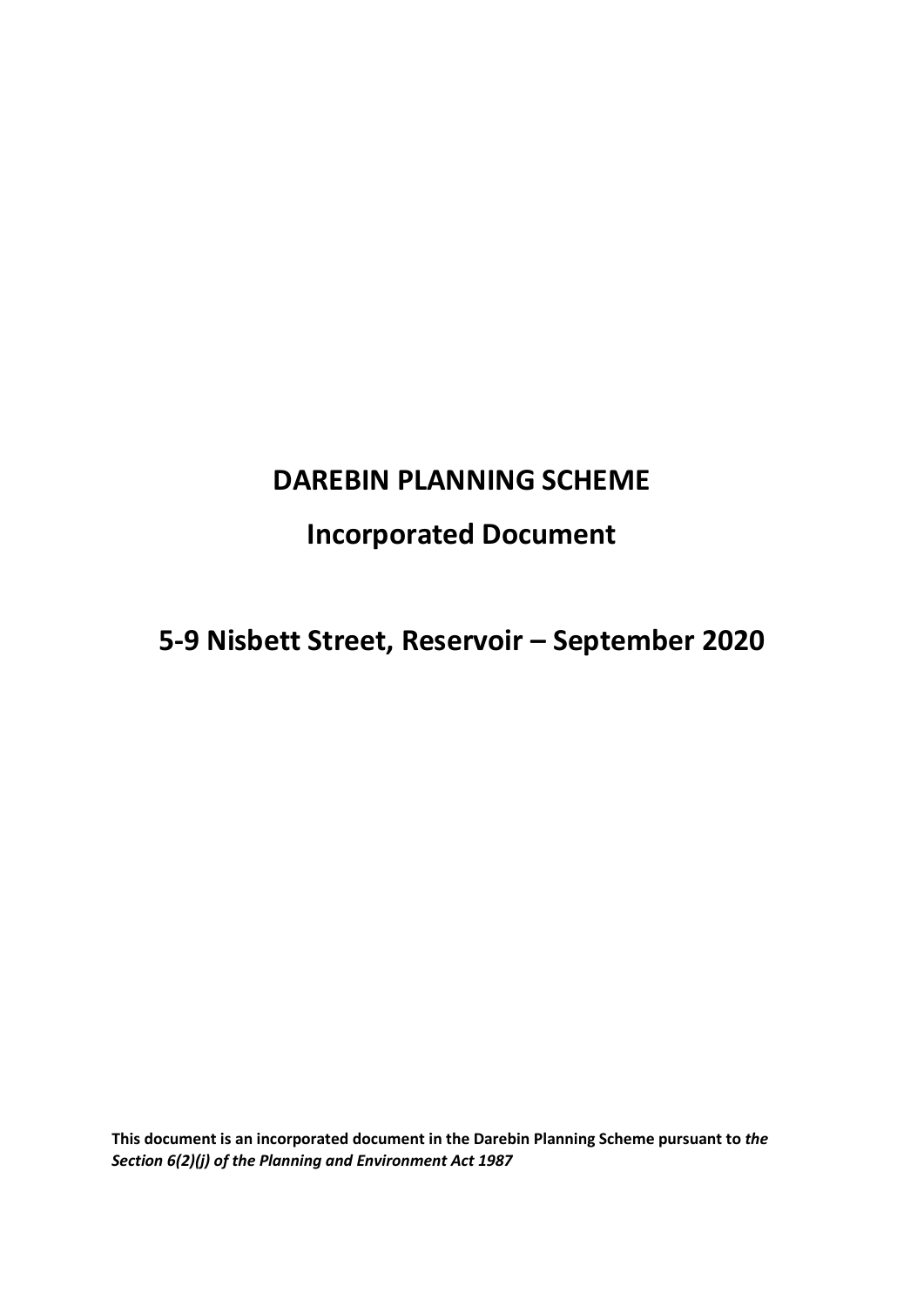## **1.0 INTRODUCTION**

The document is an Incorporated Document in the schedule to Clause 45.12 and the schedule to Clause 72.04 of the Darebin City Council Planning Scheme (planning scheme).

The land identified in Clause 3.0 of this document may be used and developed in accordance with the specific controls and clauses contained in Clause 6.0 of this document.

The controls in this document prevails over any contrary or inconsistent provision in the planning scheme.

## **2.0 PURPOSE**

The purpose of this incorporated document is to permit and facilitate the use and development of the land described in Clause 3.0 for building and works comprising the construction of a four-storey building containing 32 dwellings and a reduction to the car parking requirement on land in the Residential Growth Zone – Schedule 3 and the Development and Design Overlay – Schedule 19, generally in accordance with the plans approved under Clause 5.0 of this incorporated document.

### **3.0 ADDRESS OF THE LAND**

This document applies to the land at 5-9 Nisbett Street, Reservoir (Lot 25 LP59113, Lot 26 LP59113 and Lot 27 LP59113) that is affected by the SCO3 and as identified in Figure 1 below.



*Figure 1: Land subject to this incorporated document highlighted in red* 

### **4.0 EXEMPTION FROM PLANNING SCHEME REQUIREMENTS**

Despite any provision to the contrary or any inconsistent provision in the planning scheme, no planning permit is required for, and no planning provision in the planning scheme operates to prohibit, restrict or regulate the use and development of the land for the purposes of the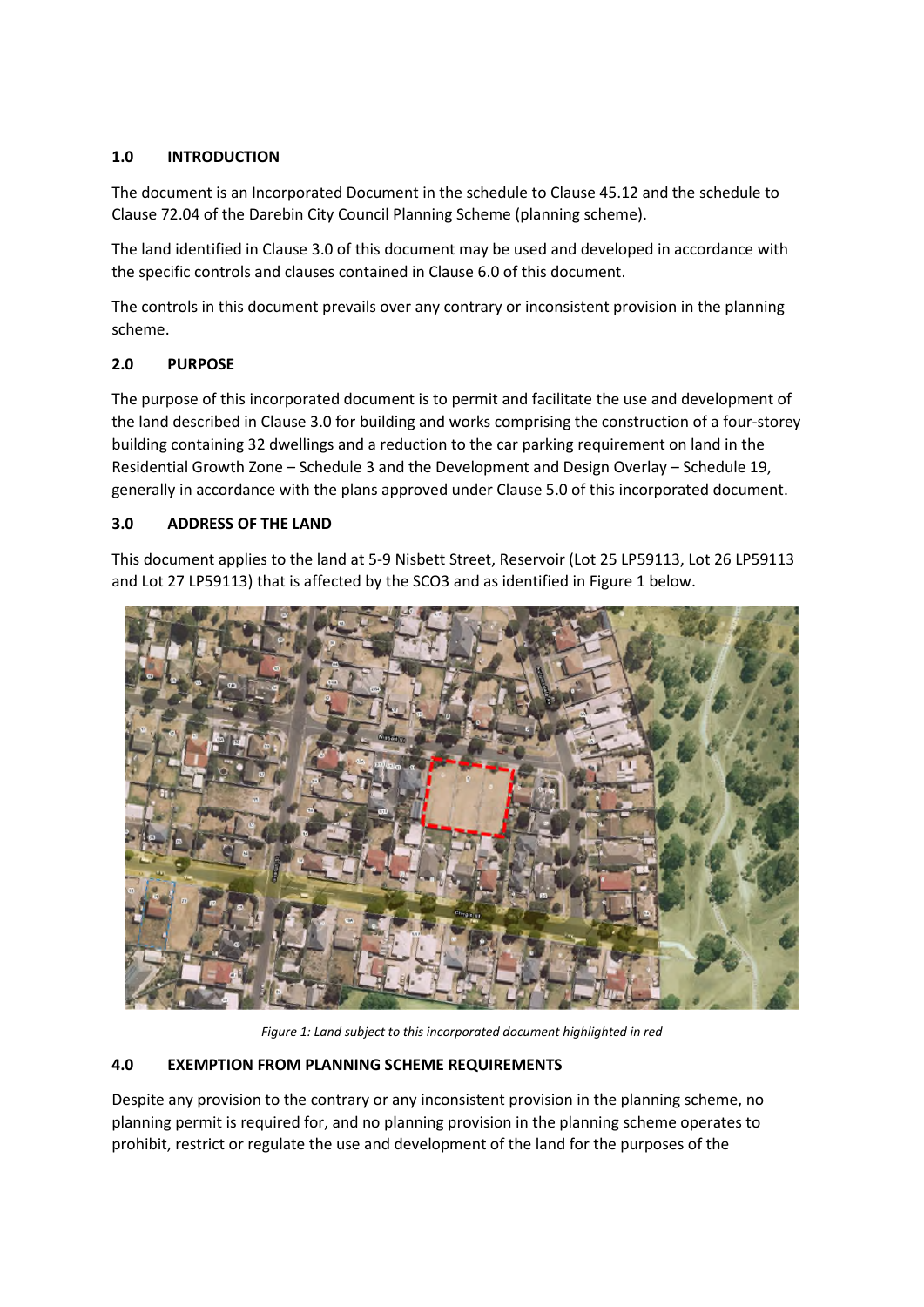development permitted by this document, with the exception of the provisions of Clause 52.05 Signs which continue to apply.

## **5.0 THIS DOCUMENT ALLOWS**

The Incorporated Document allows the development of a four-storey building containing 32 dwellings and a reduction to the car parking requirement on land in the Residential Growth Zone – Schedule 3 and the Development and Design Overlay – Schedule 19, generally in accordance with the following plans prepared by Point Architects, dated 16 July 2019 but modified to include changes required by the clauses of this Incorporated Document at Clause 6.0 of this document:

CS000 Cover Street + Street Perspective SA001 Site Analysis SA002 Design Response TP000 Development Summary TP000A Typical Apartments TP100 Proposed Ground Level Floor Plan TP101 Proposed Level 1 Floor Plan TP102 Proposed Level 2 Floor Plan TP103 Proposed Level 3 Floor Plan TP104 Proposed Roof Plan TP200 Proposed Elevations Sheet 1 TP201 Proposed Elevations Sheet 2 TP202 Section TP203 Streetscape TP300 Shadow Diagrams @ 9am and 10am TP301 Shadow Diagrams @ 11am and 12pm TP302 Shadow Diagrams @ 1pm and 2pm TP303 Shadow Diagrams @ 3pm TP400 Survey

and including any amendment of the plans that may be approved from time to time under the clauses of this document. Once approved, these plans will be the Incorporated Plans.

### **6.0 THE FOLLOWING REQUIREMENTS APPLY TO THIS DOCUMENT**

- 1. Before the development starts (excluding bulk excavation and early works), amended plans to the satisfaction of the Responsible Authority must be submitted to, and approved by, the Responsible Authority. The plans must be drawn to scale with dimensions and must be generally in accordance with the plans (identified as Landscape Plan, dated 28/11/2019 and Dwg No. TP000, TP100, TP101, TP102, TP103, TP104, TP200, TP201, TP202, Rev B and TP203 Rev A, Dated 20/3/2020, Job No. 979, drawn by Point Architects and received by Council on 29 April 2020) but modified to show:
	- a) A notation that no buildings or structures are permitted over the easement on the site and all works close to the easement must consider the appropriate angle of repose to all existing Council drainage assets.
	- b) A notation that all redundant crossovers must be reconstructed with full kerb and channel to the satisfaction of the Responsible Authority.
	- c) The location of the mailboxes cohesively integrated into the building and in a convenient location as required by Australia Post.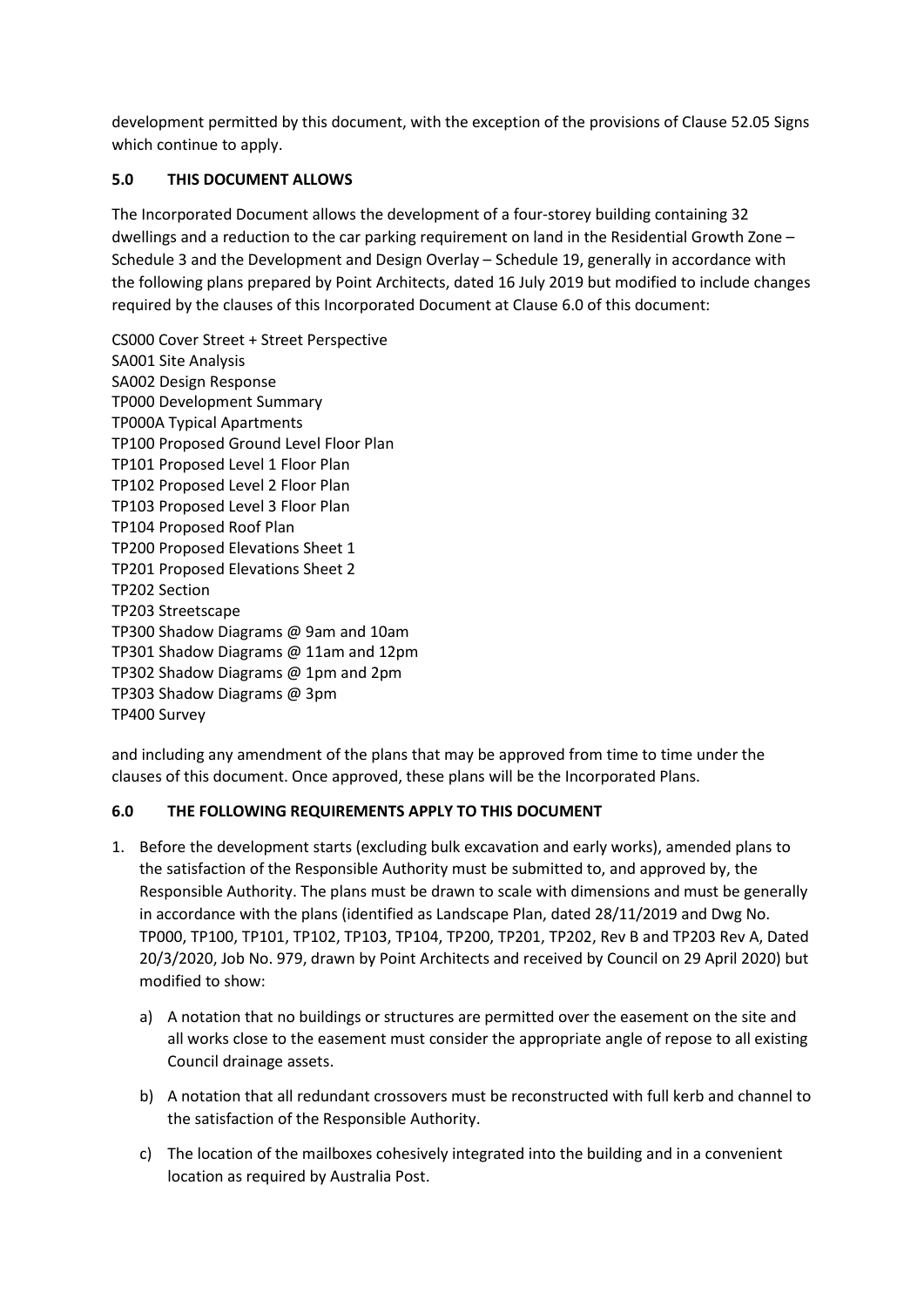- d) A section diagram of the bicycle racks.
- e) A southern elevation plan of dwelling 1.08 depicting the louvre screen on the balcony as shown in the section diagram on sheet TP203.
- f) The eastern balcony balustrade of dwelling 3.05 shown as being 1.4 metres high and with a 0.6 metre wide ledge. A section diagram must be provided which demonstrates that the balcony ledge allows for distant and not downward views.
- g) A notation on the plan that the front fence must be a maximum height of 1.5 metres with at least 20% visual transparency above 1.2 metres.
- h) Notations on the plan that all side and rear boundary fencing is either existing or proposed. Fencing notations must include height and materials.
- i) A landscape plan in accordance with Clause No. 5 of this Incorporated Document.
- j) Annotations detailing Tree Protection Zone(s), associated tree protection fencing and tree protection measures in accordance with the requirements of Clause No. 8 of this Incorporated Document.
- k) External sun shading devices (excluding roller shutters) to all west facing habitable room windows and glazed doors. Where sun shading devices are being utilised a dimensioned section diagram or photograph must be included to demonstrate the shading type and effectiveness.
- l) An acoustic assessment in accordance with the requirements of Clause No. 9 of this Incorporated Document.
- m) Annotations and modifications in accordance with the Sustainable Design Assessment (refer to Clause No. 10 of this Incorporated Document).
- n) Annotations and modifications in accordance with the Waste Management Plan (refer to Clause No. 11 of this Incorporated Document).
- o) A comprehensive schedule of construction materials, external finishes and colours (including colour samples).

Construction materials are to be low maintenance. External materials and finishes (including glazing) are to be of a low reflectivity level. Annotated coloured elevations showing the location/application of the materials, colours and finishes must be provided.

- p) A single communal antenna for the development (refer also to Clause No. 25 of the Incorporated Document). The location of the antenna must be shown on the roof plan and elevations. The height of the antenna must be nominated.
- q) The location, dimensions and design layout of site services, including meters, air conditioning units, hot water systems, hydrants and pumps. These are to be co-located where possible, screened to be minimally visible from the public realm, streetscape and adjacent properties, located as far as practicable from site boundaries and integrated into the design of the building.
- r) All roof plant must be screened from view and integrated into the architecture of the building to the satisfaction of the Responsible Authority.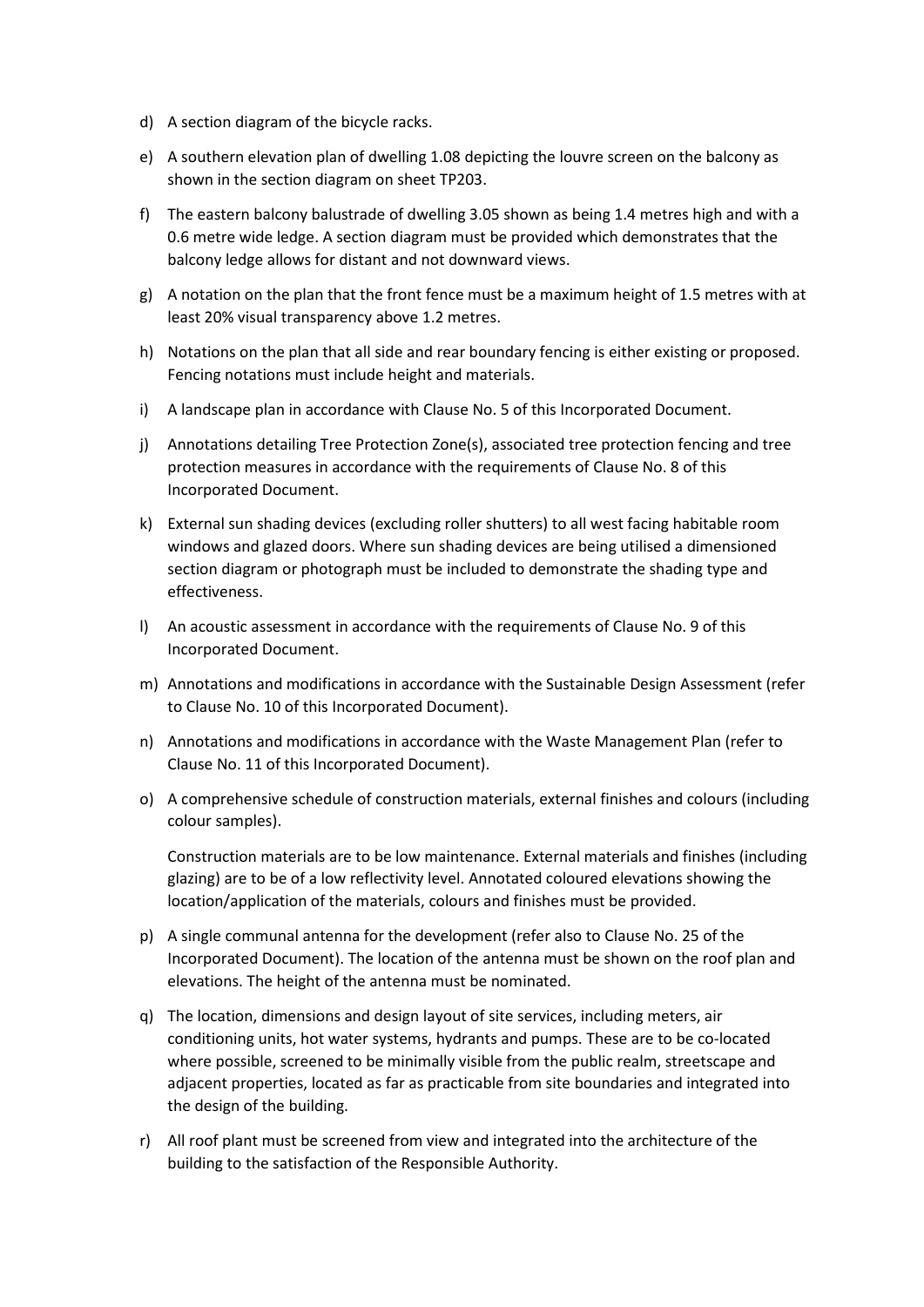When approved, the plans will be the Incorporated Plans and form part of this Incorporated Document.

- 2. The development as shown on the Incorporated Plans must not be altered without the prior written consent of the Responsible Authority.
- 3. The existing street tree in front of No. 5 Nisbett Street, Reservoir must be removed by the developer at its own cost, to the satisfaction of the Responsible Authority.
- 4. Before the development starts, a tree replacement fee of \$500 for the removal of trees 1 and 3 must be paid to the Responsible Authority for replacement nature strip planting.
- 5. Before buildings and works start, a detailed Landscape Plan to the satisfaction of the Responsible Authority must be submitted to and approved by the Responsible Authority. When the landscape Plan is approved, it will be endorsed and will then form part of the Incorporated Plans. The Landscape Plan must be prepared by a suitably qualified person and must incorporate:
	- a) The tree protection zones as outlined under Clause No. 8 of this Incorporated Document.
	- b) The two Acer spp. (Maples) shown on the landscape plan substituted for suitable native or indigenous species.
	- c) Inclusion of at least 50% indigenous plant species as site is in proximity to Darebin Creek.
	- d) Details of all existing trees to be retained and all existing trees to be removed, including overhanging trees on adjoining properties and street trees within the nature strip. The genus, species, height and spread of all trees must be specified.
	- e) A planting schedule of proposed vegetation detailing the botanical name, common name, size at maturity, pot size and quantities of all plants.
	- f) A diversity of plant species and forms. All proposed planting must be to the satisfaction of the Responsible Authority.
	- g) Screen vegetation must be planted along the southern property boundary and along the car spaces along the eastern and western property boundary.
	- h) All canopy trees are to have a minimum height of 1.6 metres in 40 litre containers at the time of installation. Canopy trees must have the following minimum widths at maturity: small canopy (4 metres), medium canopy (6 metres), large canopy (10 metres).
	- i) Annotated graphic construction details showing all landscape applications and structures including tree and shrub planting, retaining walls, raised planter bed and decking.
	- j) Type and details of all surfaces including lawns, mulched garden beds and permeable and/or hard paving (such as pavers, brick, gravel, asphalt and concrete) demonstrating a minimum site permeability of 20%. Percentage cover of permeable surfaces must be stated on the plan. Where paving is specified, material types and construction methods (including cross sections where appropriate) must be provided.
	- k) Hard paved surfaces at all entry points to dwellings.
	- l) All constructed items including letter boxes, garbage bin receptacles, lighting, clotheslines, tanks, outdoor storage etc.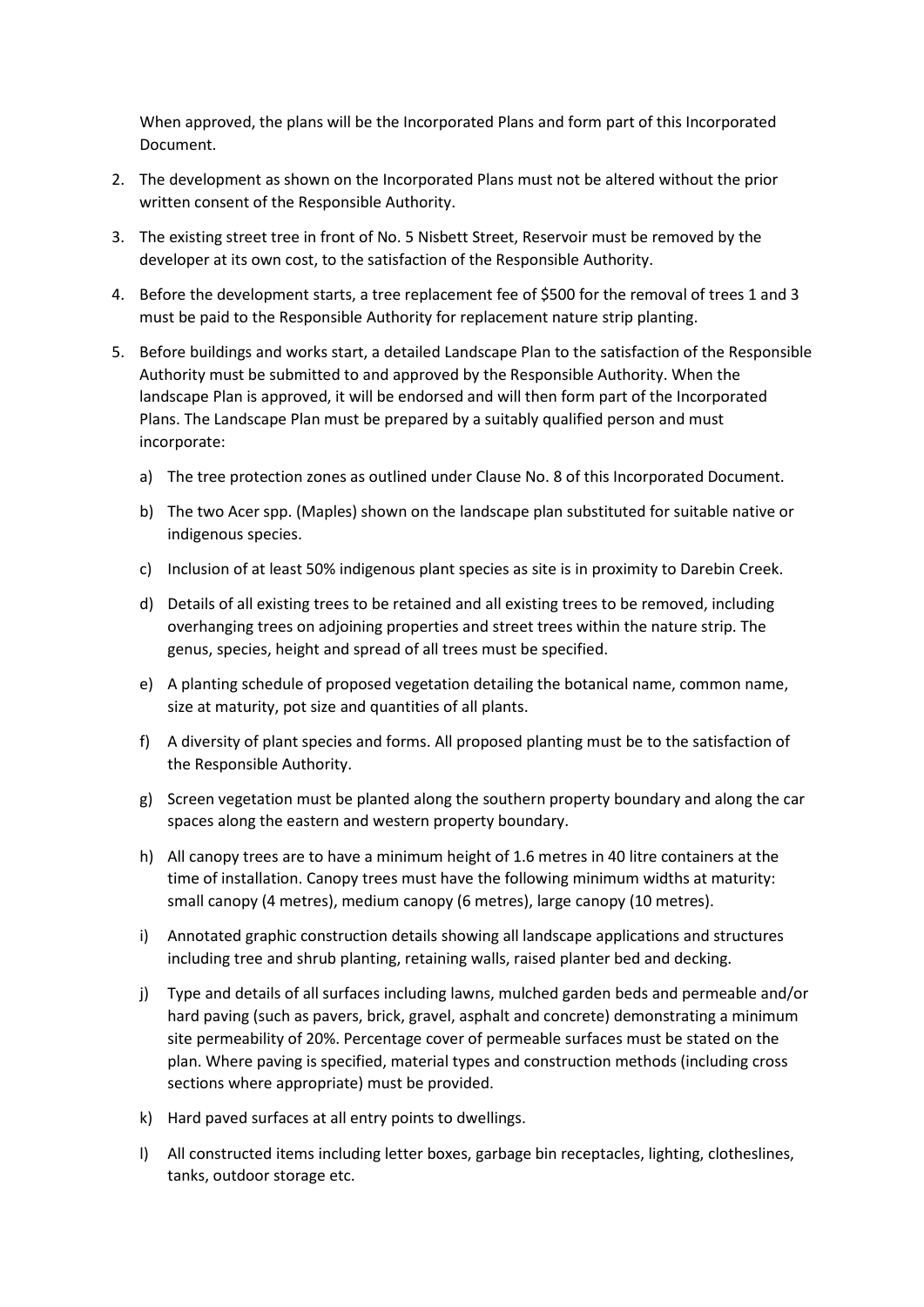- m) Type and details of edge treatment between all changes in surface (e.g. grass (lawn), gravel, paving and garden beds).
- n) An outline of the approved building/s including any basement, the location of entry doors, windows, gates and fences must be shown on the landscape plan. The location of both existing and proposed overhead and underground services. Conflicts of such services with the existing and proposed planting must be avoided.
- o) Clear graphics identifying trees (deciduous and evergreen), shrubs, grasses/sedges, groundcovers and climbers.
- p) Scale, north point and appropriate legend. Landscape plans are to be clear, legible and with graphics drawn to scale, and provide only relevant information.
- 6. The landscaping as shown on the endorsed Landscape Plan must be completed to the satisfaction of the Responsible Authority before the development is occupied and/or the use starts or at such later date as is approved by the Responsible Authority in writing.

No later than seven (7) days after the completion of the landscaping, the developer must advise Council, in writing, that the landscaping has been completed.

- 7. The landscaping as shown on the endorsed Landscape Plan must be maintained, and any dead, diseased or damaged plant replaced in accordance with the endorsed Landscape Plan to the satisfaction of the Responsible Authority.
- 8. Before buildings and works (including demolition) start, tree protection fencing must be erected in accordance with the following requirements to define a Tree Protection Zone (TPZ).

| Tree                                           | TPZ (radius from the base of the trunk) |
|------------------------------------------------|-----------------------------------------|
| Tree 2 – Street tree in front of No. 7 Nisbett | 4.2 metres                              |
| Street, Reservoir.                             |                                         |
| Tree 3 - Street tree in front of No. 9 Nisbett | 5.4 metres                              |
| Street, Reservoir                              |                                         |

Tree protection measures are to be in accordance with Australian Standard AS4970 – 2009: Protection of trees on development sites or as otherwise approved in writing by the Responsible Authority.

Tree protection fencing must be constructed of star pickets and chain mesh (or similar) and remain in place until construction if complete, to the satisfaction of the Responsible Authority.

The tree protection fencing must be maintained at all times and may only be moved the minimum amount necessary for approved buildings and works to occur within a TPZ. The movement of the fencing to allow such buildings and works shall only occur for the period that such buildings and works are undertaken, after which time the full extent of the fencing must be reinstated.

No vehicular or pedestrian access, trenching or soil excavation is to occur within a TPZ, save for that allowed to complete the approved development.

No storage or dumping of tools, equipment or waste is to occur within a TPZ.

Where applicable to a nature strip tree, a TPZ is confined to the width of the nature strip.

Tree Protection Zones and the methods of tree protection must be clearly notated on all plans.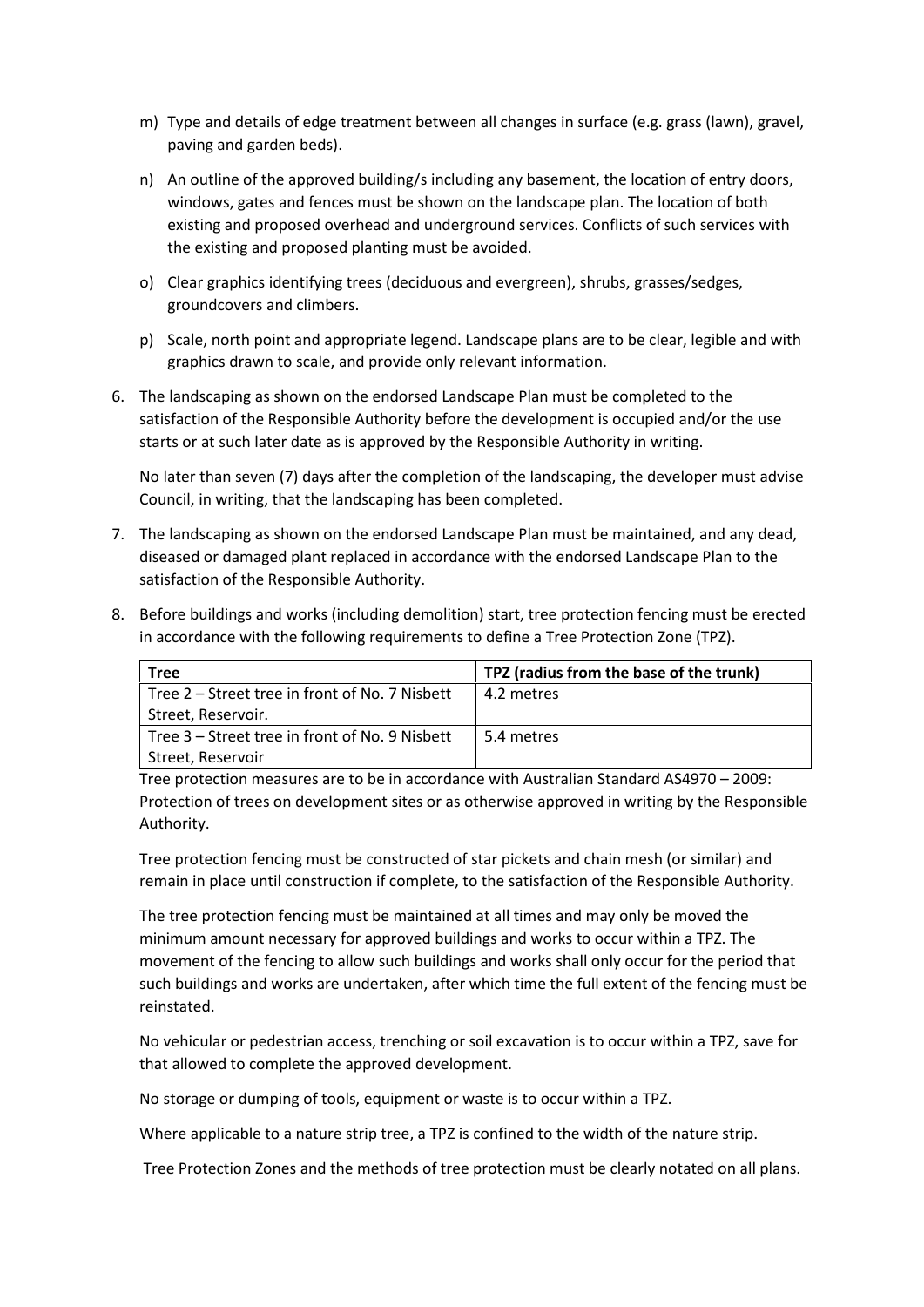All excavation works within the TPZ's (including the removal of existing crossovers) must be supervised by a qualified arborist

Any roots uncovered must be pruned with sharp/sterile tools

Any service installation within TPZs must be bored to a minimum depth of 0.6m below existing grade. There must strictly be no 'open trench' excavation within TPZs.

- 9. Before development starts (excluding bulk excavation and early works), an acoustic assessment of the development, to the satisfaction of the Responsible Authority, must be submitted to and approved by the Responsible Authority. The assessment must be prepared by a suitably qualified acoustic engineer and must detail recommended treatments of the development and/or the adoption of appropriate measures to ensure that:
	- a) Dwellings are to be designed to achieve the following noise levels:
		- (i) Not greater than 35dB(A) for bedrooms, assessed as an LAeq,8h from 10pm to 6am.
		- (ii) Not greater than 40dB(a) for living areas, assessed LAeq, 16h from 6am to 10pm.
		- (iii) Noise levels should be assessed in unfurnished rooms with a finished floor and the windows closed.
	- b) Noise emissions from the development (including the operation of plant, transmission of noise between dwellings and the use of the car park) do not impact adversely on the amenity of dwellings within the development and neighbouring residential properties.

The development must be constructed in accordance with the requirements/recommendations of the approved Acoustic Assessment to the satisfaction of the Responsible Authority.

- 10. Before the development starts (excluding bulk excavation and early works), a revised Sustainable Design Assessment generally in accordance with the document identified as (Sustainability Management Plan, dated 24 April 2020, prepared by Frater Consulting and received by Council on the 29 April 2020) detailing sustainable design strategies to be incorporated into the development to the satisfaction of the Responsible Authority must be submitted to, and approved in writing by the Responsible Authority. The document is to be amended as follows:
	- BESS Energy the angle of the solar panels must be increased to 10 degrees. This must be updated in the BESS Report and a note included on the plans.
	- The NatHERS energy ratings list R3 insulation for ceiling areas of exposed roof. This rating must be improved.

The development must be constructed in accordance with the requirements/recommendations of the SDA to the satisfaction of the Responsible Authority.

Prior to the occupation of the development, a report from the author of the SDA, approved pursuant to this endorsed plan, or similarly qualified person or company, must be submitted to the Responsible Authority. The report must be to the satisfaction of the Responsible Authority and must confirm that all measures specified in the SDA have been implemented in accordance with the approved plan.

11. Before the development starts (excluding bulk excavation and early works), a revised Waste Management Plan generally in accordance with the document identified as (Waste Management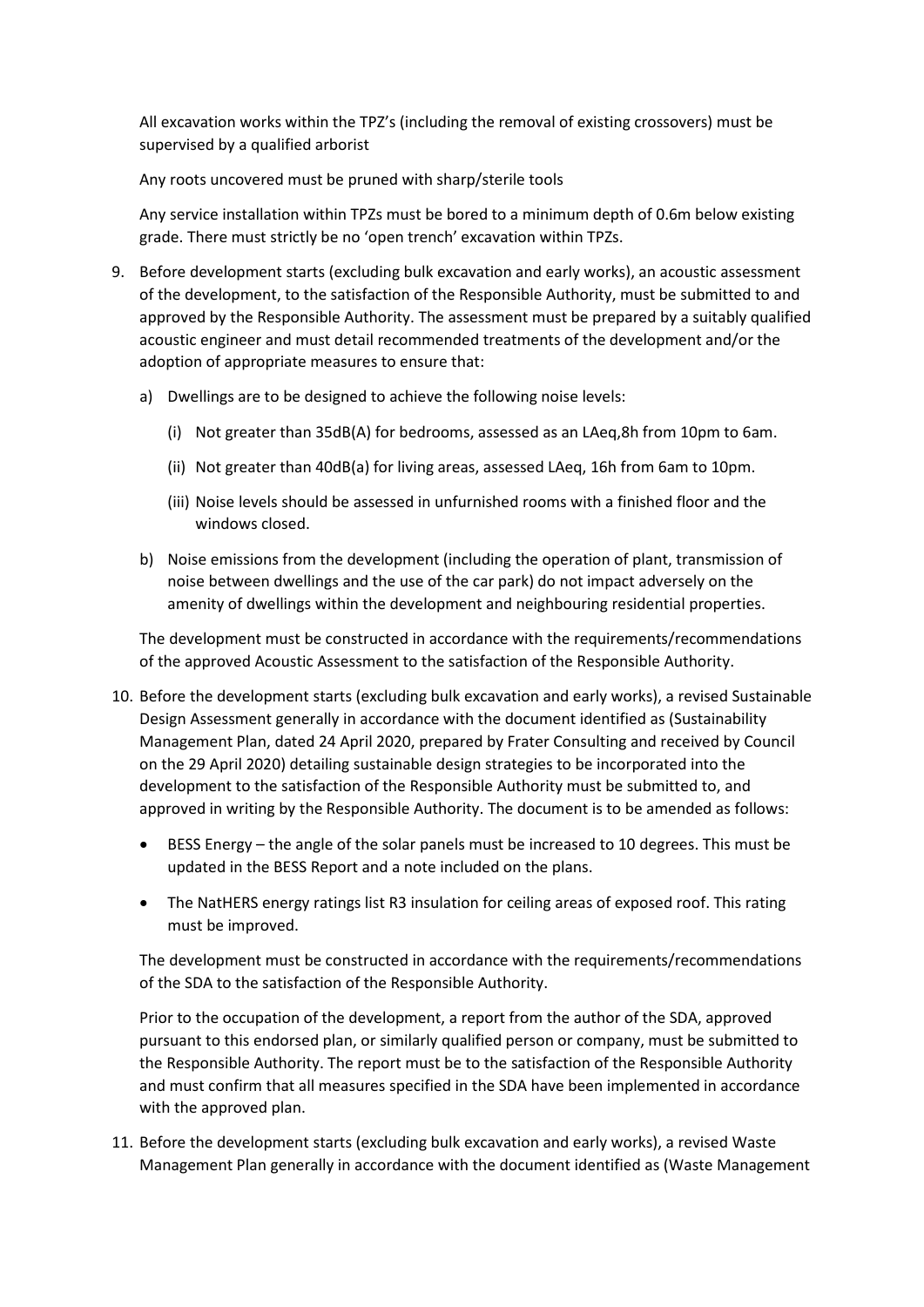Plan, dated 27 May 2020, prepared by Frater Consulting and received by Council on the 27 April 2020) must be submitted to, and approved in writing, by the Responsible Authority. The document is to be amended as follows:

- a) Include measures that will be taken to minimise material sent to landfill including ways recycling and treatment of organic/food waste will be maximised;
- b) Confirm that educational material will be displayed in the waste bin storage area explaining what material can be recycled;
- c) Include calculations showing the amount of general, recycle, organic waste (including food waste) expected to be generated;
- d) Detail the size of bins, frequency of collection and hours of collection;
- e) Include a dimensioned plan showing:
	- (i) the location of the bin storage area on the site;
	- (ii) details of screening of the bin storage area from public view;
	- (iii) the storage area is capable of accommodating and allowing convenient access to the waste bins;
	- (iv) the location on the site where the bins will be placed for collection;
	- (v) where the waste trucks will stop to service the waste bins and whether No Parking restrictions will be required for the waste trucks to access that space.
- f) Detail the ventilation to prevent garbage odours entering the car park and/or dwellings;
- g) Show how fully loaded waste bins will be taken to the point of waste collection;
- h) Confirm that the bins will be removed from the street promptly after collection;
- i) A notation confirming that air emissions will be in accordance with the EPA guidelines in relation to air emissions.

The provisions, recommendations and requirements of the approved Waste Management Plan must be implemented and complied with to the satisfaction of the Responsible Authority.

The collection of waste from the site must be by private collections, unless with the prior written consent of the Responsible Authority.

Waste Storage and collection must not affect the amenity of the surrounding area.

Waste storage and collection must not cause any interference with the circulation and parking of vehicles on abutting streets.

- 12. Before the development starts, a detailed Site Management Plan must be submitted to the satisfaction of the Responsible Authority and be approved in writing by the Responsible Authority. The plan must describe how the site will be managed prior to and during the construction period and set out requirements for:
	- a) Erosion and sediment.
	- b) Stormwater.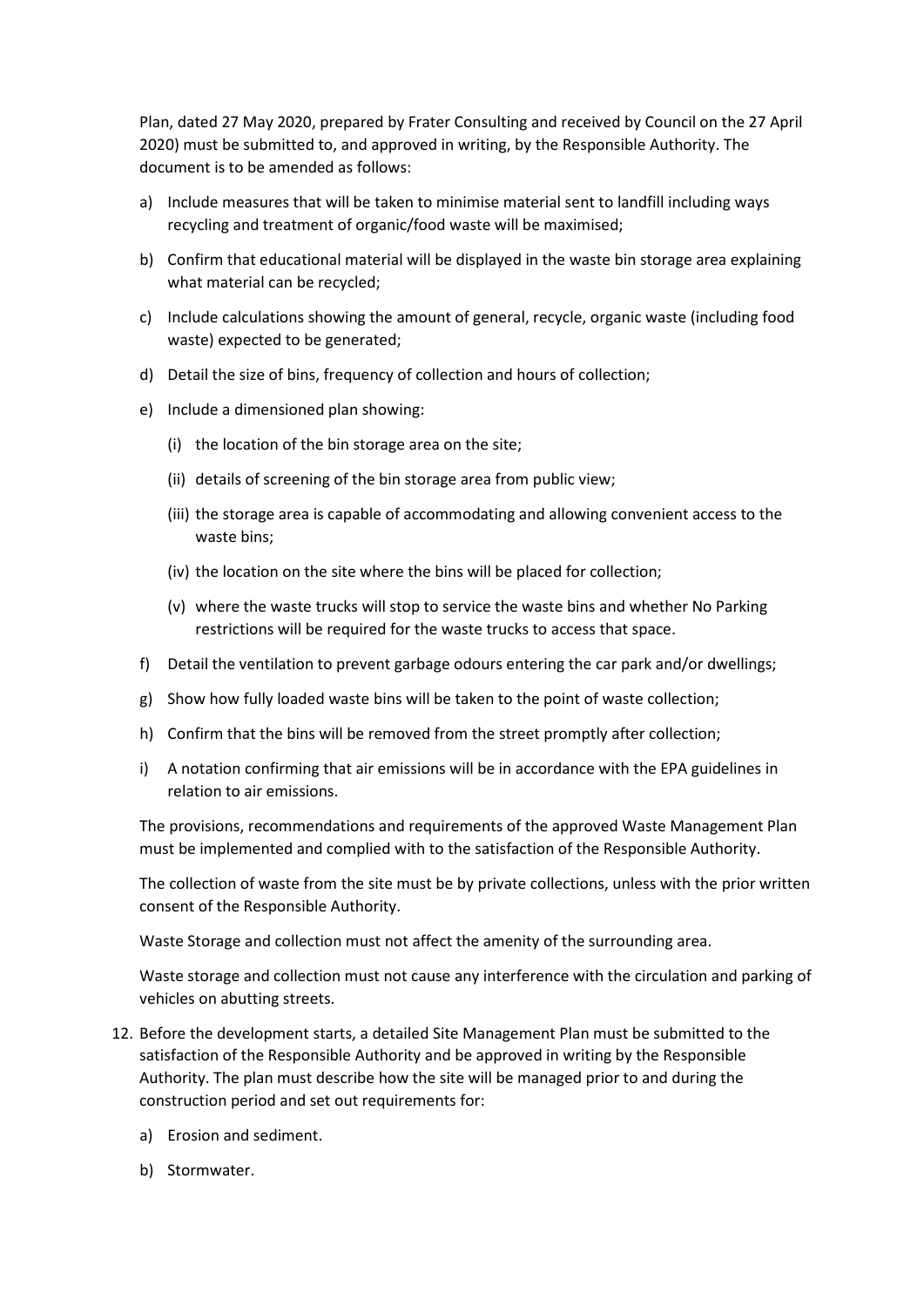- c) Litter, concrete and other construction wastes.
- d) Chemical contamination.

The site and development must be managed accordance with the requirements/ recommendations of the approved Site Management Plan to the satisfaction of the Responsible Authority.

- 13. At the completion of the constructed ground floor level(s), and before the commencement of the building frame or walls, the ground floor level(s) must be confirmed. This confirmation must be in the form of a report from a licensed land surveyor and must be submitted to the Responsible Authority no later than 7 days from the date of the inspection. The upper floor level(s) must be confirmed before an Occupancy Permit is issued in the form of a report from a licensed land surveyor and submitted to the Responsible Authority.
- 14. All dwellings that share dividing walls and/or floors must be constructed to limit noise transmission in accordance with Part F(5) of the *Building Code of Australia*.
- 15. Before the dwellings are occupied, an automatic external lighting system capable of illuminating the entry to each unit, access to each garage and car parking space and all pedestrian walkways must be provided on the land to the satisfaction of the Responsible Authority.

The external lighting must be designed, baffled and/or located to ensure that no loss of amenity is caused to adjoining and nearby land, to the satisfaction of the Responsible Authority.

- 16. Boundary walls facing adjoining properties must be cleaned and finished to the satisfaction of the Responsible Authority.
- 17. Noise from fixed domestic plant must comply with Section 48A of the *Environment Protection Act 1970* and the *Environment Protection (Residential Noise) Regulations 2008.*
- 18. The land must be drained to the satisfaction of the Responsible Authority.
- 19. No buildings or works are to be constructed over any easement or other restriction on the land or any sewers, drains, pipes, wires or cables under the control of a public authority or the Responsible Authority without the prior written consent of the Responsible Authority and any relevant authority.
- 20. With the exception of guttering, rainheads and downpipes, all pipes, fixtures, fittings and vents servicing any building on the land must be concealed in service ducts or otherwise hidden from view to the satisfaction of the Responsible Authority.
- 21. No plant, equipment, services or architectural features other than those shown on the Incorporated Plans are permitted above the roof level of the building/s without the prior written consent of the Responsible Authority.
- 22. Provision must be made on the land for letter boxes and receptacles for newspapers to the satisfaction of the Responsible Authority.
- 23. Before occupation of the development, areas set aside for the parking of vehicles and access lanes as shown on the Incorporated Plan(s) must be:
	- a) constructed;
	- b) properly formed to such levels that they can be used in accordance with the plans;